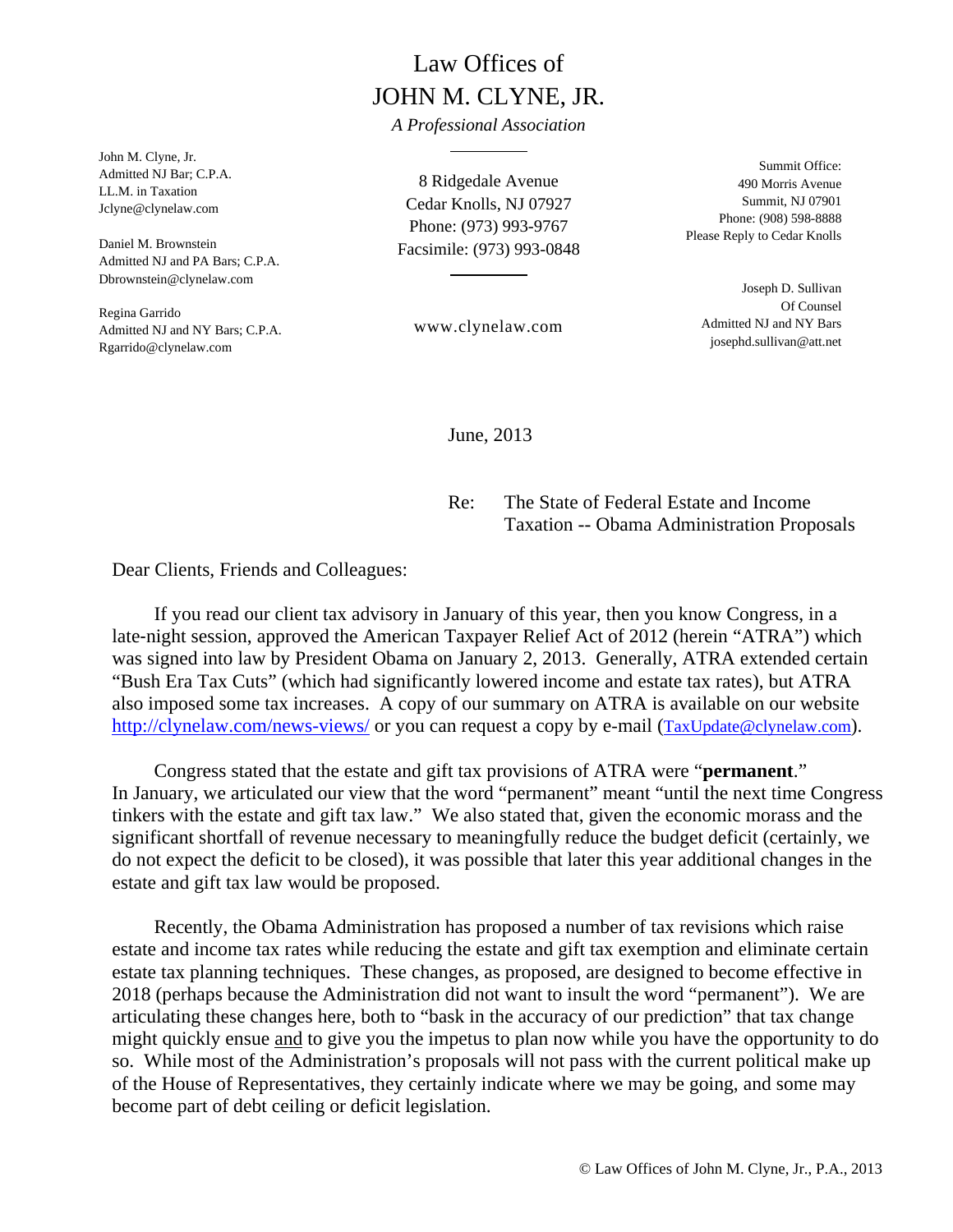Here are the principle Administration proposals:

### **A. ESTATE AND GIFTING TAX PROPOSALS**

 Here, in tabular form, is a summary of some of the principle proposals and how they contrast to the tax law as enacted in January of this year:

|                                | Pre-ATRA<br>12/31/2012 | <b>ATRA Provisions</b><br>1/1/2013          | <b>Obama Administration</b><br>Proposals                        |
|--------------------------------|------------------------|---------------------------------------------|-----------------------------------------------------------------|
| <b>Estate Tax Rate</b>         | 35%                    | 40%                                         | 45%                                                             |
| <b>Estate Tax Exemption</b>    | \$5 million            | \$5.25 million plus<br><b>CPI</b> escalator | \$3.5 million<br>No CPI escalator                               |
| Lifetime Gift Tax<br>Exemption | \$5 million*           | $$5.25$ million <sup>*</sup>                | Capped at \$1 million*;<br>unused balance<br>available at death |

\* A person has one exemption from the estate and gift tax; to the extent not used for lifetime gifts, the exemption is available at death. Under ATRA, a person could use his entire exemption during lifetime to remove appreciating property from his estate or wait and use it at death. In any event, each person has one aggregate exemption for both the estate tax and lifetime gift tax. To the extent that a person uses his exemption to shelter lifetime gifts, such use reduces the estate tax exemption available at death, dollar for dollar. The Obama proposal limits the use of the exemption to \$1 million during lifetime (a decrease of over \$4 million from the ATRA exemption). This means that individuals who want to move the appreciating property to the next generation should do so now while this opportunity is in town.

 In addition to the above, a number of changes have been proposed to eliminate perceived abuses in the estate tax area. Most of these changes impact the estate planning techniques used to assist clients in transferring assets to children on a tax efficient basis. These include:

• Elimination of so-called grantor retained annuity trusts ("GRATs"). GRATs have worked very well in recent years because of the low interest rate environment. Under a typical GRAT, a grantor contributes assets into the GRAT and retains the right to receive a fixed "pay back" for a number of years. For a two-year term, the pay back is approximately 51% of the asset value at the end of each year. Whatever is left in the GRAT at the end of the term passes to children (or other heirs) without any gift tax. In most cases, because of the machinations of IRS rules and low interest rates, GRATs have been very effective devices to pass assets down to subsequent generations with minimal estate and gift tax. The GRAT will be eliminated under the Administration's proposals.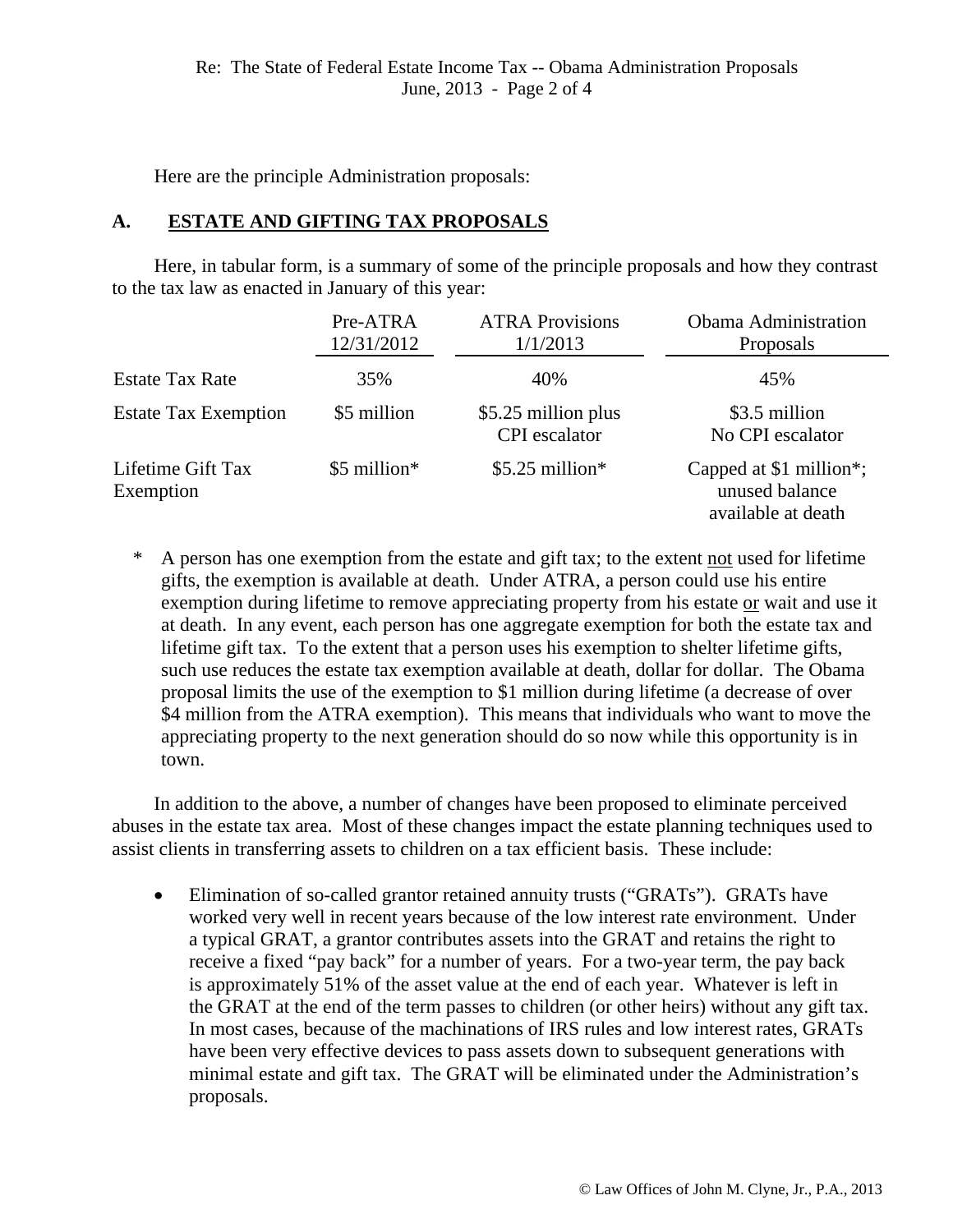- Gifts of interests in family limited partnerships will no longer be eligible for valuation discounts reflecting the recipient's lack of control and illiquidity. The discount, in some cases, enables a donor to transfer a limited partnership interest, the underlying value of which is greater than the discounted value.
- Tightening up of certain Grantor Trust provisions.<sup>1</sup> Transactions between a Grantor and his Grantor Trust would be restricted.
- New limitations on the term of so-called Dynasty Trusts which enable family funds to pass down from generation to generation without incidence of estate taxation.

## **B. INCOME TAX PROPOSALS**

Here are the income tax highlights of the Administration's proposals:

*Limitation on Itemized Deductions:* The Administration has proposed a limitation on the benefit of itemized deductions. Pursuant to this new limitation, the itemized deductions will be limited to a 28% deduction for high income householders.

 *Buffett Rule:* Under the so-called Buffett Rule, individuals whose adjusted gross income exceed \$1 million would pay a minimum tax rate of 30% on the taxpayer's Adjusted Gross Income after giving effect to his charitable contribution deduction for the tax year; this represents, in the Administration's view, the Fair Share Tax ("FST"). Capital gains and dividends would also be subject to this increased Fair Share Tax rate of 30% to the extent overall income exceeds the \$1 million threshold.

We already have an "Alternative Minimum Tax" which traps middle class Americans. This Fair Share Tax is an alternative "Alternative Minimum Tax" and brings with it tax complexities involved in yet another special calculation. (The IRS still has not fully documented how taxpayers are to handle the new special 3.8% Medicare tax.)

## **C. OTHER PROPOSALS IMPACTING OUR CLIENTS**

 These Administration proposals do not fit squarely in either the estate tax or the income tax realm, but have a financial impact on our clients:

- New higher Medicare premiums for individuals who have higher levels of income.
- *IRAs: A Cap on IRAs and Retirement Accounts:* The Administration's proposal would cap retirement accounts at approximately \$3 million. Hence, once a person funded \$3 million in an IRA or certain annuities, he would not be able to fund, on a pre-tax basis, any additional amounts.

<sup>1</sup> A grantor trust is a special type of trust, the assets of which are outside a person's estate, even though the income tax attributable to the trust is taxed to the grantor. Nonetheless, the grantor continues to pay all income tax on the trust's assets. Such a vehicle is very effective in estate planning purposes because it enables the grantor to supercharge his gifts by paying the beneficiary's taxes.